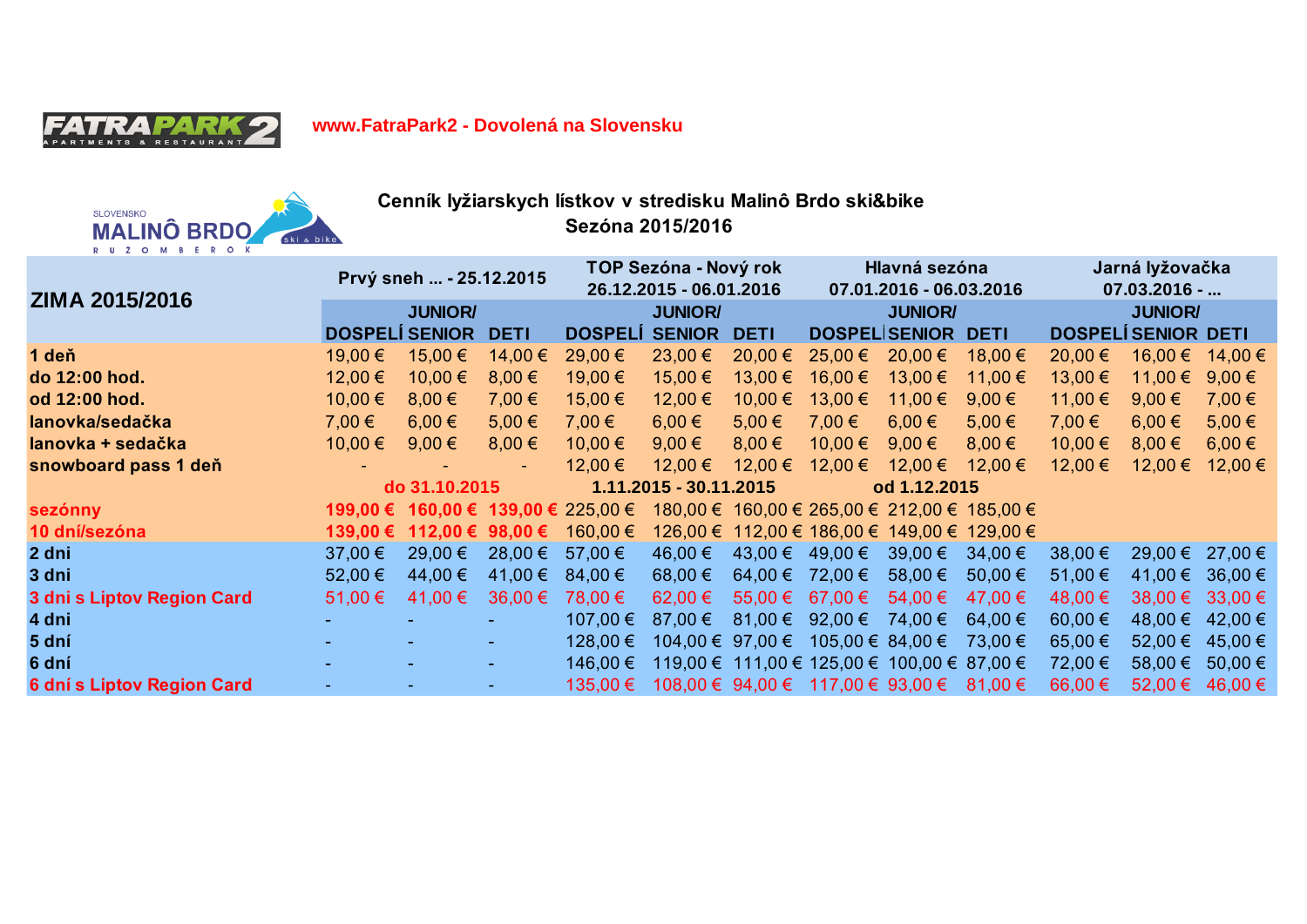### **POKYNY KU CENNÍKU:**

Snowboard pass je v predaji len v prípade, že je otvorený snow park a premáva lyž.vlek

**Sezónne skipasy a skipasy 10/dní zo sezóny sú neprenosné** a vydávané len s fotografiou držiteľa !

**Na prepravu používajte len skipasy zakúpené na oficiálnych predajných miestach strediska. Lístky obdržané alebo zakúpené od iných osôb (dvojité použitie) sú neplatné a budú ZABLOKOVANÉ!**

Pri strate alebo zabudnutí skipasu sa neposkytuje žiadna náhrada.Nie je možná dodatočná výmena, predĺženie alebo zmena platnosti skipasu.

Pri kúpe viacdenných skipasov, ktorých platnosť prechádza cez 2 časti lyžiarskej sezóny sa nevypočítava zmiešaná cena skipasu, platí cena v deň nákupu skipasu!

**POZOR!:** Pre náhradu cestovného po úraze je potrebné predložiť potvrdenku od lekára alebo ošetrovateľa HZS. Vrátená čiastka zodpovedá obdobiu od momentu úrazu po koniec platnosti daného skipasu. Peňažná náhrada sa pri použitých lyžiarskych lístkoch do 12:00 hod. a od 12:00 hod. neposkytuje.

Predaj odpoludňajších skipasov lístkov začína najskôr 10 minút pred vyznačenou platnosťou (t.j. pred 12.00 hod).

V období "Jarná lyžovačka" sú všetky viacdňové skipasy platné v ľubovoľné dni, t.j. nie je nutné ich využiť v dni po sebe nasledujúce.

**Všetky skipasy sú vydávané na čipové karty (platí sa záloha 2 €).** Čipové karty je možné po skončení lyžovačky vrátiť počas otváracích hodín v pokladniach strediska alebo v automate na čipové karty umiestnenom pri pokladniach. Záloha za čipovú kartu bude vrátená len za NEPORUŠENÉ a plne FUNKČNÉ čipové karty!!!

Čipovú kartu - skipas - noste na ľavej strane, najlepšie vo vrecku na vetrovke na to určenom a na požiadanie obsluhy dopravných zariadení v stredisku sa ňou preukážte! Vyvarujte sa umiestneniu čipovej karty v bezprostrednej blízkosti mobilného telefónu (hrozí vymazanie nakódovaného typu lístka bez nároku na opätovné bezplatné dobitie!) Čipovú kartu pri prechode cez turniket nie je potrebné z vrecka vyberať.

Cestovné sa nevracia pri zlom počasí, strate, poškodení, nemoci, výpadku elektrickej energie a odstavení zariadenia. Pri zistenom zneužití môže byť skipas odobratý. V cene prepravného nie je zahrnuté poistenie.

#### **POZOR od 16:30 do 8:30 sú ZJAZDOVKY UZATVORENÉ!**

Hrozí nebezpečenstvo úrazu káblami snežných diel a od strojov upravujúcich trate, najmä navijákových s rozvinutým lanom!

### **PRICELIST RULES:**

Snowboard pass is only on sale in case when the snow park is open and the P2 ski-lift is running.

**Use only ski passes purchased from official sales points in the resorts when using transport systems. Tickets obtained or bought from other persons (double use) are invalid and will be BLOCKED!**

No replacement ski pass will be offered in the event of loss or left behind ski pass.

When purchasing a multi-day ski pass, the validity of which covers 2 parts of the ski season, the price is not calculated as a mixed ski pass but as the price on the date the ski pass is purchased!

**ATTENTION!:** It is necessary to submit the relevant medical report from the doctor or from the Mountain Rescue personnel to receive a refund on your ticket. The refund will equal the amount from the time of the injury to the end of validity of the relevant ski pass. Monetary refunds are not paid on till 12:00 and from 12:00 ski passes.

Sale of afternoon skipases starts at least 10 minutes before the validity indicated in the ticket (i.e. before 12.00 p.m).

During "Spring skiing", multi day ski passes are valid on any days, i.e. it is not necessary to use the ticket on consecutive days.

**All ski passes are issued as a chip cards (paid deposit € 2).** Chip cards can be returned after skiing during opening hours at the cash box or the machine. Deposit will be returned only on UNDAMAGED and fully FUNCTIONAL smart card!

Keycard – ski pass – wear it on your left side, even better in a jacket pocket, so it can be easily shown upon demand to our operating personnel. It is not advised to have your chip card near a mobile phone (the coded ski pass type can easily be erased and there is no right to the repeat free of charge reloading of info). It is not necessary to take out the ski pass when going through the turnstile

No refund in case of bad weather, lost, damage, sickness, electricity blackout and put aside arrangement. In case of misusage the skipass can be taken. There is no insurance included in the skipass.

#### **WARNING from 4:30 p.m. to 8:30 a.m. the SKI SLOPES are CLOSED!**

There is the risk of injury from snow cannon cables and from the machines preparing the slopes mainly when they have to use cables to move up and down the slopes!

The operator has the right to change prices and operation times of lifts.

Prevádzkovateľ si vyhradzuje právo na zmenu cien a prevádzkovej doby.